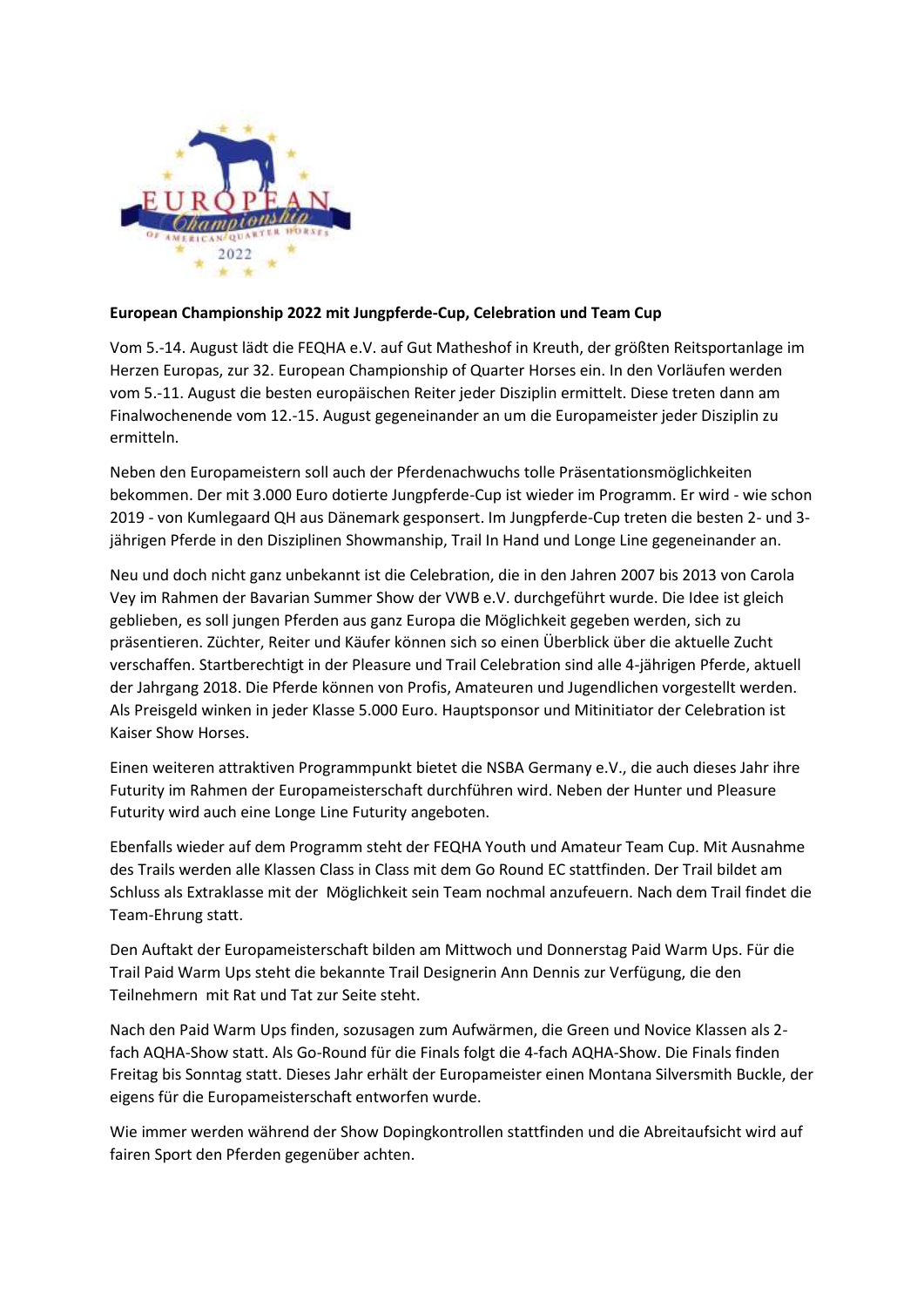Als Richter fungieren Jeff Allen und Jim Edwards aus den USA, sowie Rick Lemay (Spanien) und Sylvia Eigler (Deutschland).

Die ganze Meisterschaft kann auch kostenlos über den Livestream verfolgt werden.

Die Ausschreibungsunterlagen sind unter [www.ecqh.eu](http://www.ecqh.eu/) zu finden. Nennschluss ist der 4. Juli 2022.

Die FEQHA Working Cow Horse Europa Meisterschaft findet im Rahmen des "Ride of America" am 21. – 31. Juli auf der Circle L Ranch statt.

## **European Championship 2022 with Young Horse Cup, Celebration and Team Cup**

From August 5-14, FEQHA e.V. invites you to Gut Matheshof in Kreuth, the largest equestrian facility in the heart of Europe, for the 32nd European Championship of Quarter Horses. From August 5-11, the best European riders in each discipline will be determined in the preliminary go-rounds. These will then compete against each other on the final weekend from August 12-15 to determine the European Champions of each discipline.

In addition to the European champions, the young horses will also have great opportunities to be presented. The Young Horse Cup, which is endowed with 3,000 euros, is again on the program. It is sponsored - as in 2019 - by Kumlegaard QH from Denmark. In the Young Horse Cup, the best 2- and 3-year-old horses compete in the disciplines Showmanship, Trail In Hand and Longe Line.

New and not completely unknown is the Celebration, which was held in the years 2007 to 2013 by Carola Vey as part of the Bavarian Summer Show of the VWB e.V.. The idea has remained the same, to give young horses from all over Europe the opportunity to be presented. Breeders, riders and buyers can get an overview of the current breed. Eligible to compete in the Pleasure and Trail Celebration are all 4-year-old horses, currently the 2018 crop. The horses can be presented by professionals, amateurs and youth. The prize money in each class is 5,000 Euro. The main sponsor and Co-Initiator of the Celebration is Kaiser Show Horses.

Another attractive program item will be offered by the NSBA Germany e.V., which will once again hold its Futurity as part of the European Championships this year. In addition to the Hunter and Pleasure Futurity, the Longe Line Futurity will also be offered.

Also back on the schedule is the FEQHA Youth and Amateur Team Cup. With the exception of the Trail, all classes will be Class in Class with the Go-Round EC. The Trail will be an extra class at the end for everyone to cheer on their teams once again. After the Trail the Team Honors will take place.

The European Championships will start with Paid Warm Ups on Wednesday and Thursday. For the Trail Paid Warm Ups, the well-known trail designer Ann Dennis will be available to give advice and support to the participants.

After the Paid Warm Ups, the Green and Novice classes will take place as a double AQHA show. The Go-Rounds for the finals as a 4-fold AQHA show will follow. The finals will take place from Friday to